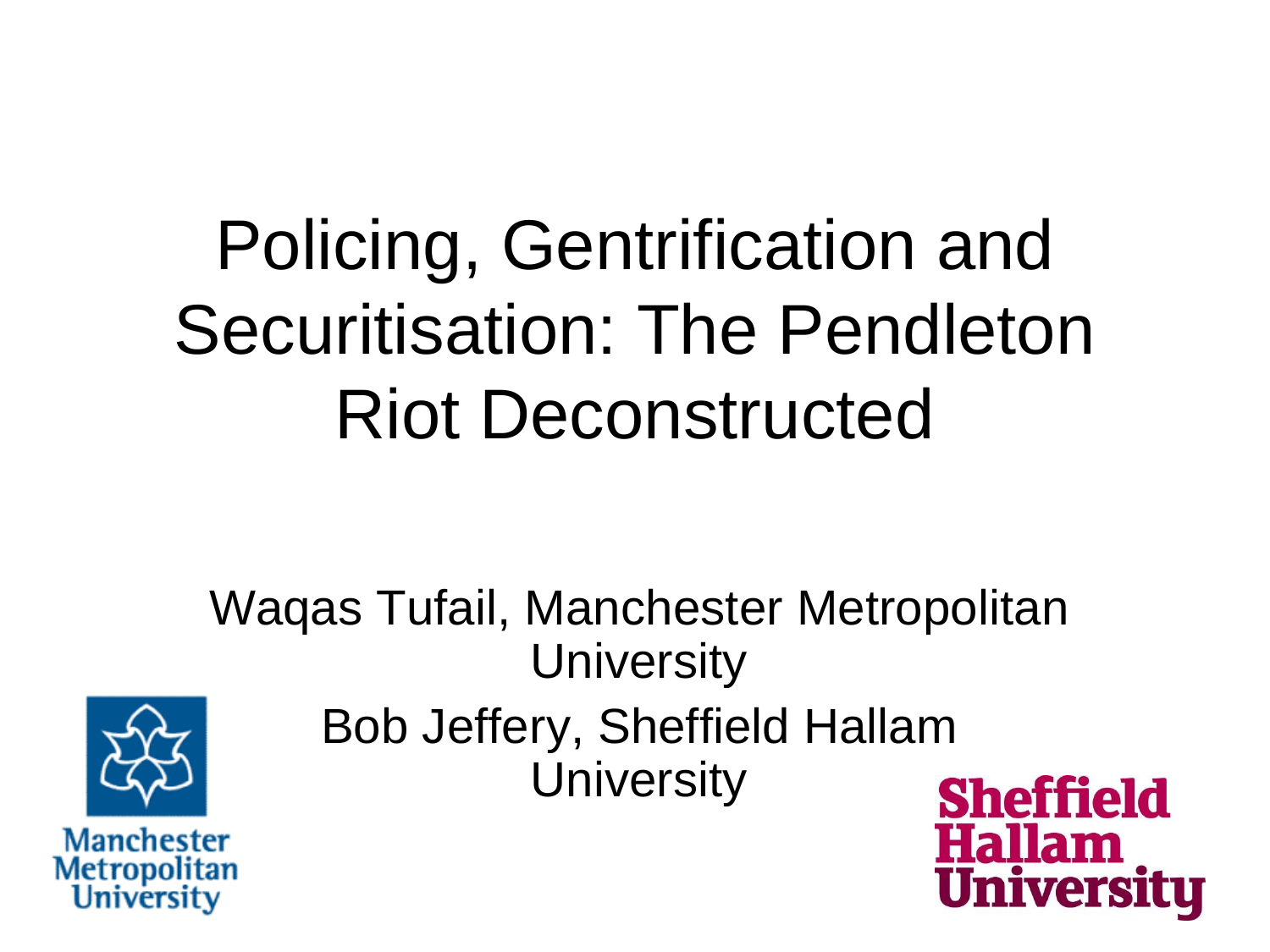# Tuesday 9<sup>th</sup> August 2011

- 2pm Shops close at Salford Precinct amidst social-media reports that a riot was going to occur within the city
- 2.30pm Police pursue group of young males into Brydon Close, more youths begin arriving in the area
- 4pm Police reinforcements arrive and come under sustained attack from a group of 500- 1000 mostly male youths
- 7pm Shops around the Precinct are looted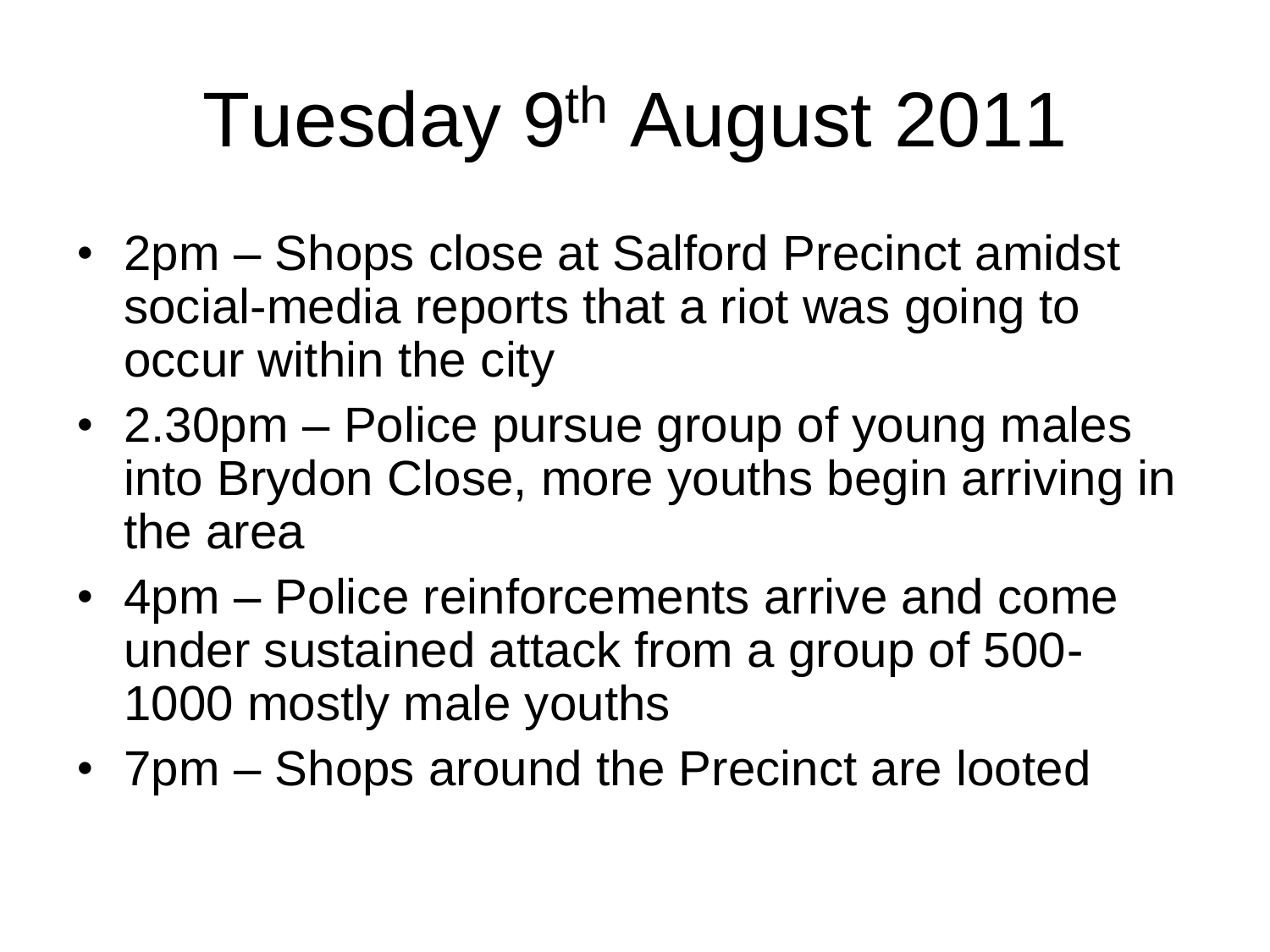# Salford in the 20<sup>th</sup> Century: From Classic Slum to Post-Industrial City

- **Temporary stability**/the creation of the welfare state
- **Suburbanisation** and slum clearance
- **De-industrialisation**/collapse of employment
- **Residualisation** higher incomer households hived off
- **Descent into 'high crime' neighbourhoods** (see Walklate and Evans, 1999)
- **Response to the 'urban crisis':** state-led regeneration by capital and the entrepreneurial city (Henderson et al, 2007)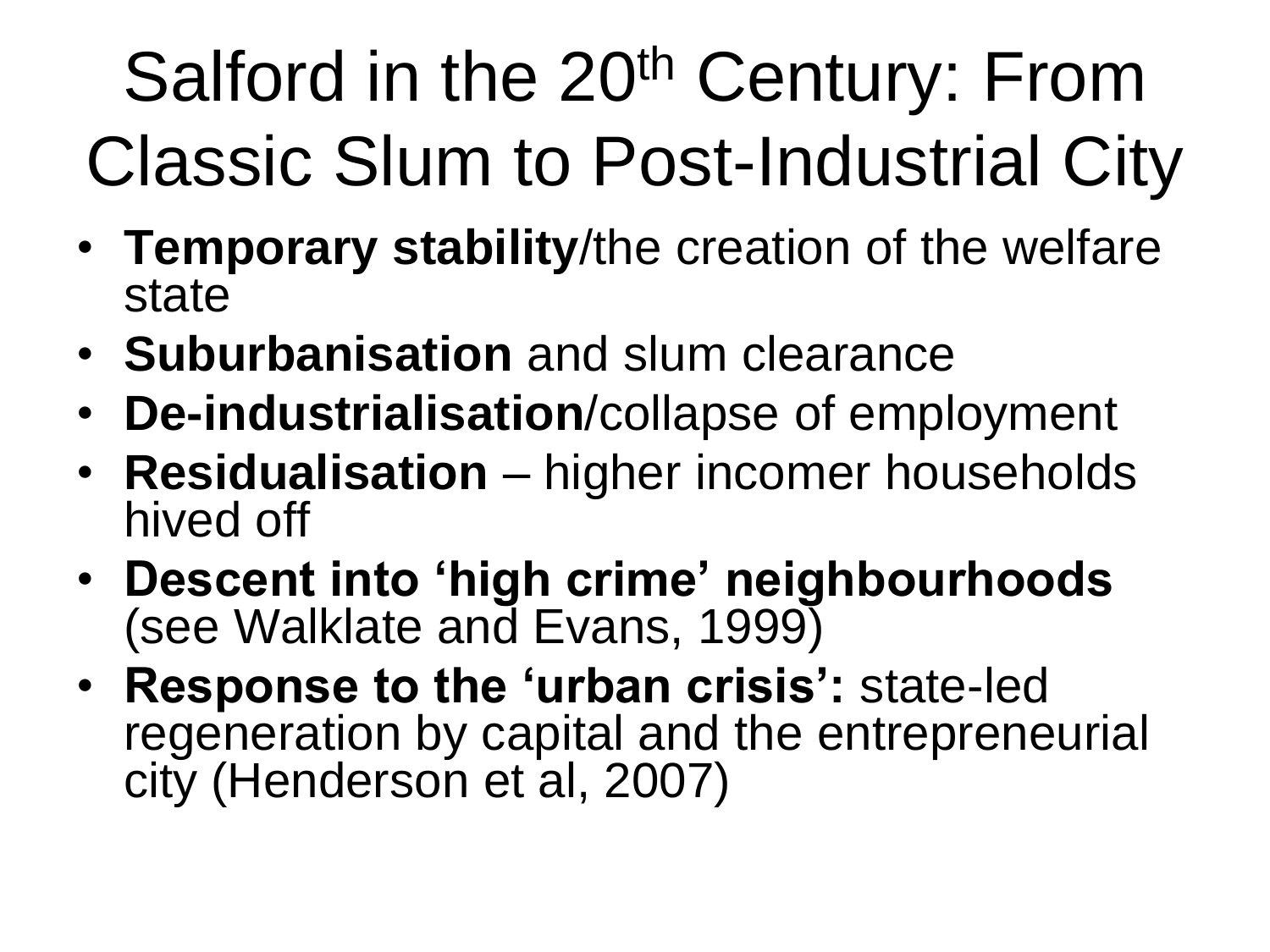### Fragmented Salford today

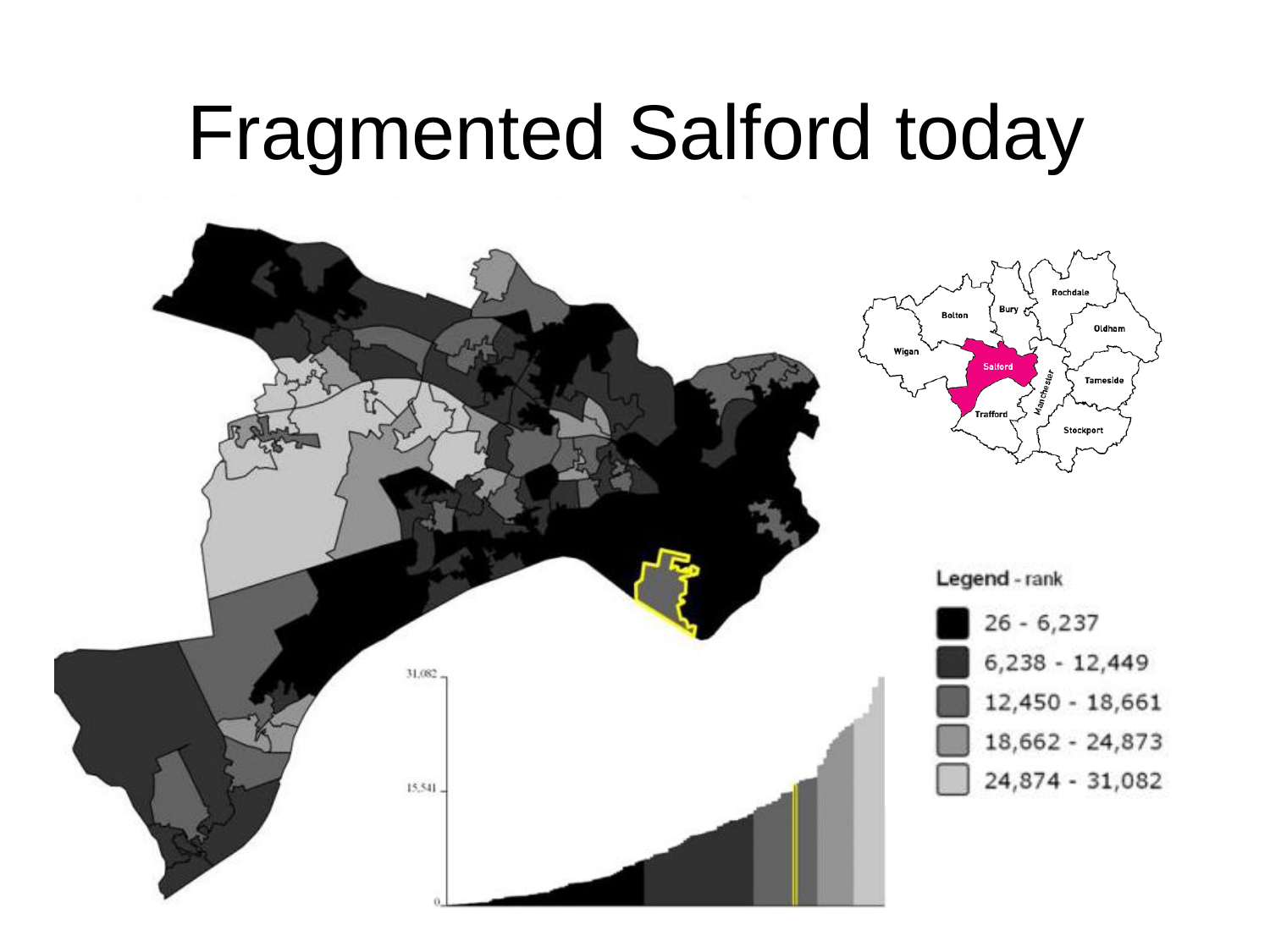# Processes of Gentrification (1):

### displacement and broken promises

- The scale of destruction (round after round) the Haussmann solution (Engels, 1887)
- The promise of jobs (Christophers, 2008; Henderson et al 2007)
- The promise of housing (Kingston 2007, 2012a):
	- *Kev*: See them new houses? Look at these estates now, round [here], there all fucking top houses, but try and get me one!
	- *Luke*: Yeah, check the houses what were living in, do you understand what I"m saying? […] Look how clean their areas are compared to ours! […] *(late 20s and late teens respectively, central Salford)*





Ordsall Redevelopment Area, 1960s Middlewood Locks Development Site, 2000s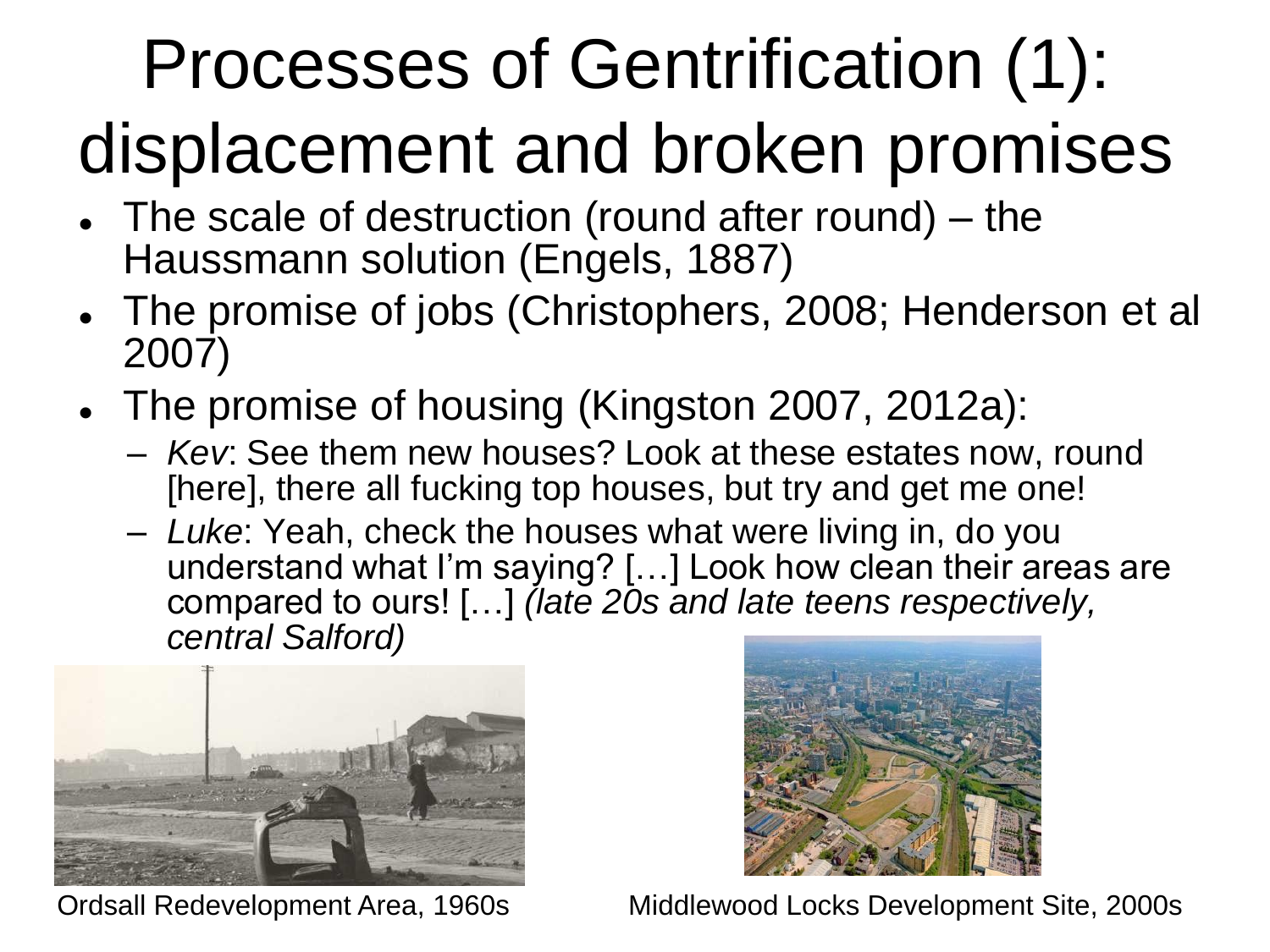## Processes of Gentrification (2): 'new' geographies and dislocation

 *Steve*: Nobody knows where they are! Developers suddenly come in and want an upmarket name. But it"s funny, so nobody quite knows where they are at all, some people who lived there all their lives, they don"t know where they live! *(Unemployed, mid-50s)*

(see also Allen, 2008)





**mediacitu:uk** space to be



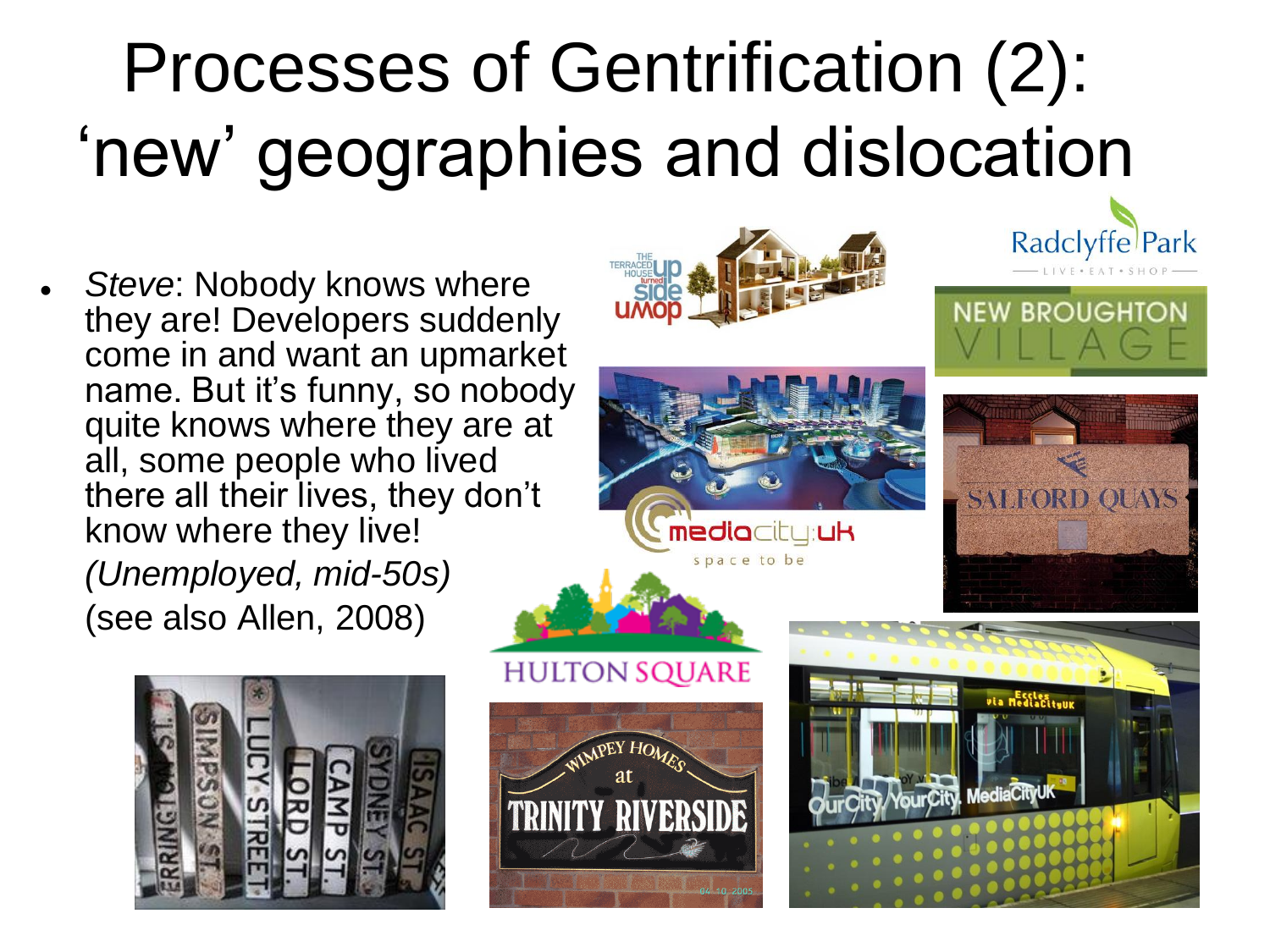### Processes of Gentrification (3): Distance in social and physical space

 **Working class habitus, dislocation, antagonistic masculinity (physical capital), no 'grassing' (Evans et al, 1996):**

B: What do you think of the area as a place to live?

*Luke*: As normal as anywhere else really, just shit, nothing for us to do.

*(Early 20s, born in central Salford)*

B: What looks bad around *Oldsville*? *Amelia*: Most places I think, everywhere"s shit! [laughs] Honestly! It is, everywhere looks dull. *(Mid-20s, part-time cleaner, income = £5-10k p.a., raised in central Salford)*

### **Middle class habitus, city-centre tourists, elective belongers**

*Sara*: To me, I think my local area feels bigger than [*central Salford estate*], feel probably like [Manchester city-centre] as well [….], just because I do spend so much time in city-centre as well, like music, restaurants and clubbing, […] quirky bars and erm, quirky sort of people.

*(Human resources professional, early 20s, income = £25-30k p.a.)*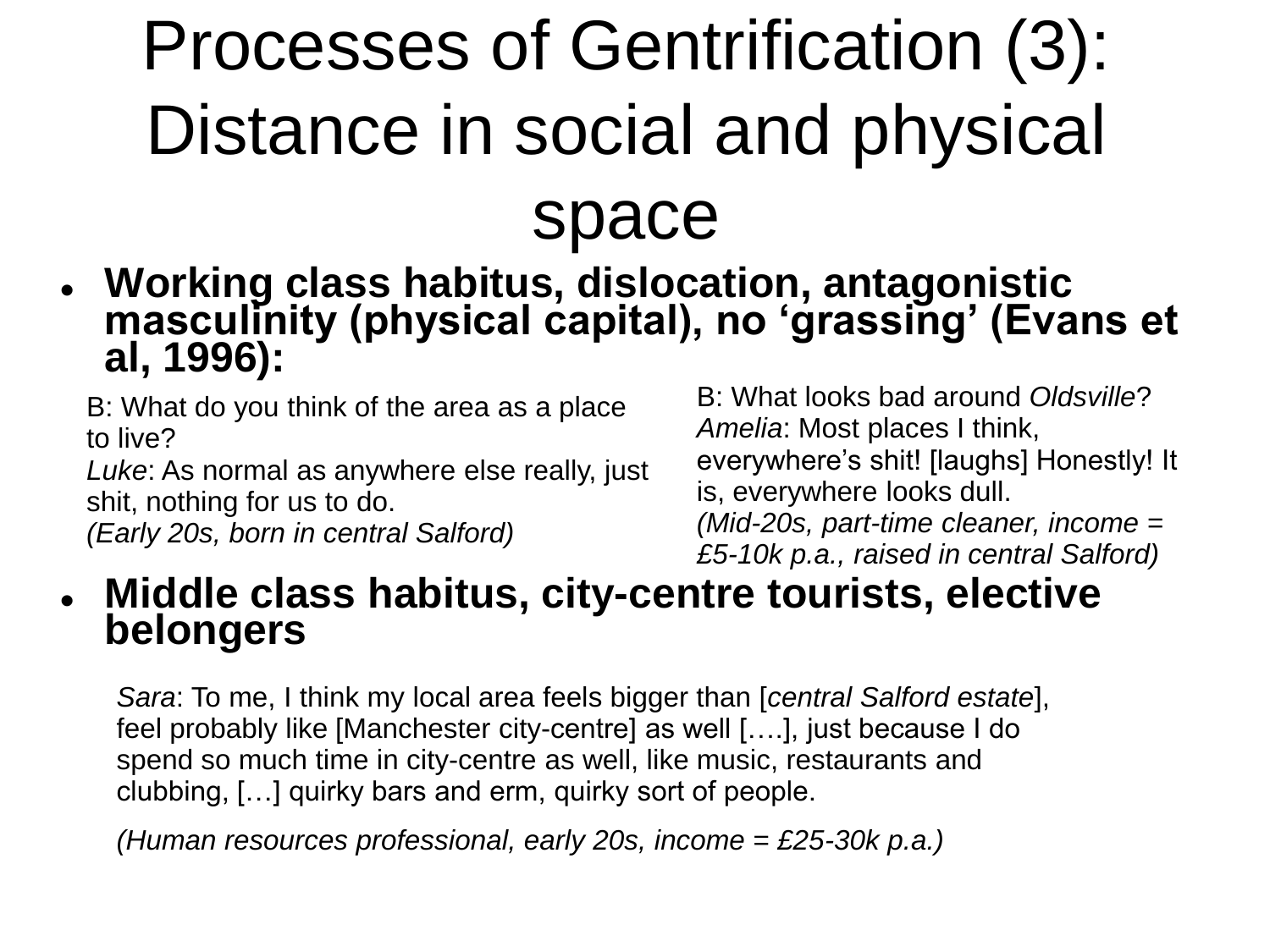### Processes of Gentrification (4): Tectonic communities

• Tectonic communities: the way in which **'different social groups move past each other in separate worlds and have almost no interaction on any systematic basis'** (Butler and Watt, 2007: 98)

#### • **Attitudes of locals to incomers:**

B: With the new people moving into the flats, do you think they participate in the community? *Chris*: No! They don"t. They don"t mix or anything […] I mean if you look at [south *Oldsville*] the weekend parties that are going on there, and the noise!

*(Retired former soldier and community worker, late 60s, born in Oldsville)*

*Luke*: […] them students are going to be the one in ten years with big houses and nice cars! I mean I get on with a few students, but some are almost looking down on you, and then they're the people that you want to rob.

*(Unemployed, late teens, Mereside)*

#### • **Attitudes of incomers to locals:**

"I don"t think the wider community realises what we pay for. I don"t think residents realise to a certain extent what we"re paying for, it"s very frustrating".

"…they"re all arrogant and feel it"s justified to come and steal from us. We"ve worked hard to get what we"ve got…" *(Early 30's, ex-chairperson of residents association, business owner)*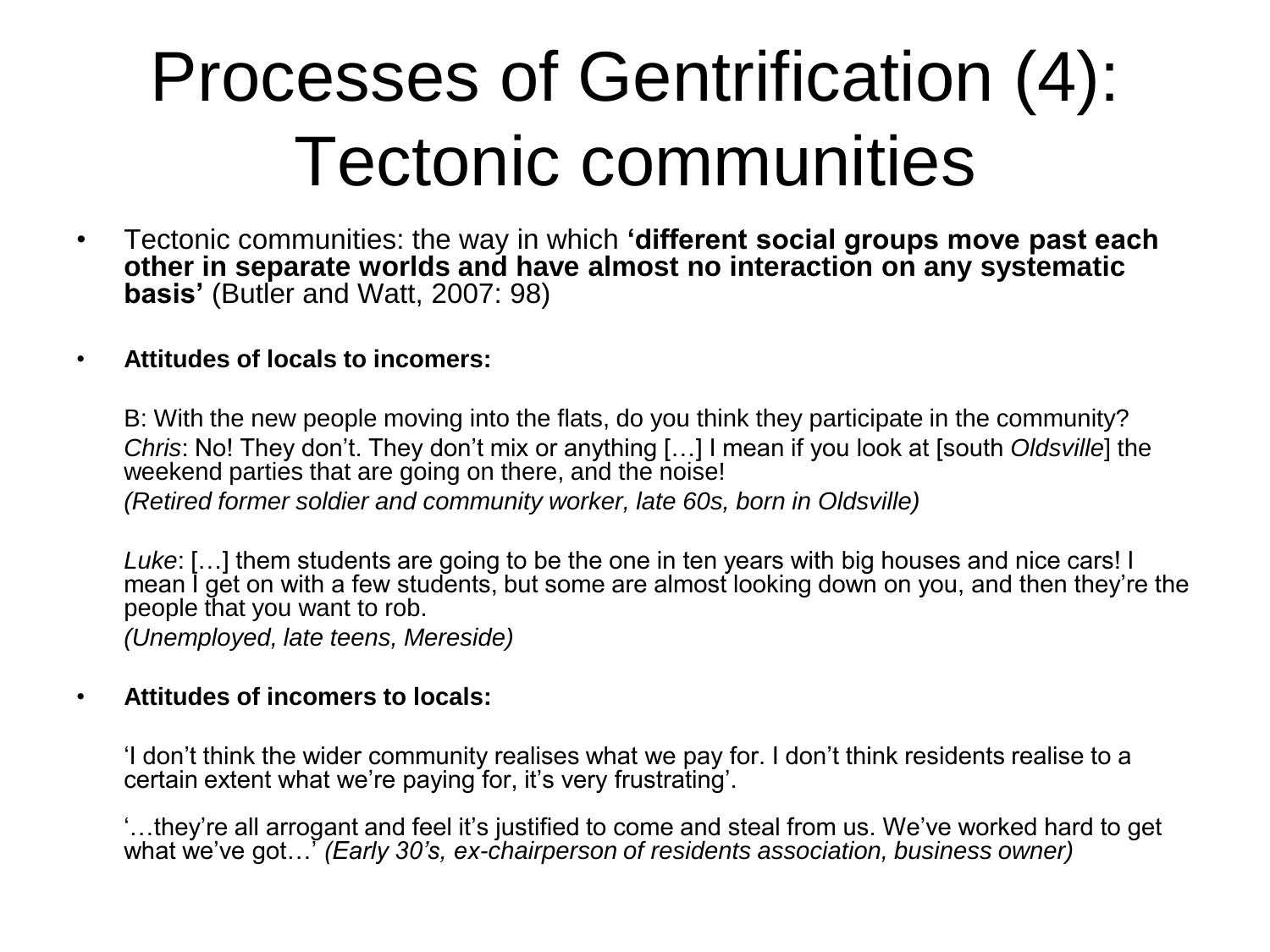### Widening social distance at the societal scale



**Social mobility in selected OECD countries 2010** Source: OECD "Going for Growth", 2010

- **The increasing denigration of the working-class at the societal scale** (Hayward and Yar, 2006; Tyler, 2008; Jones, 2011)
- "The reason these f\*\*k-wits are so aggressive is because they all feel they are owed something, they are all angry at the world. What they should realise is that it's their own fault they are the way they are; they can make something of themselves, […] Parts of Salford are nice, but you can't get away from the chavs with their staffys. I've never seen so many smack heads in my life, it's like so many of the chavs don't ever want to better their lives, but wallow in their own self pity, even though they are getting given money and a house on a plate' (http://www.chavtowns.co.uk/2008/08/salford-its-beyond-a-joke-now/#more-2460)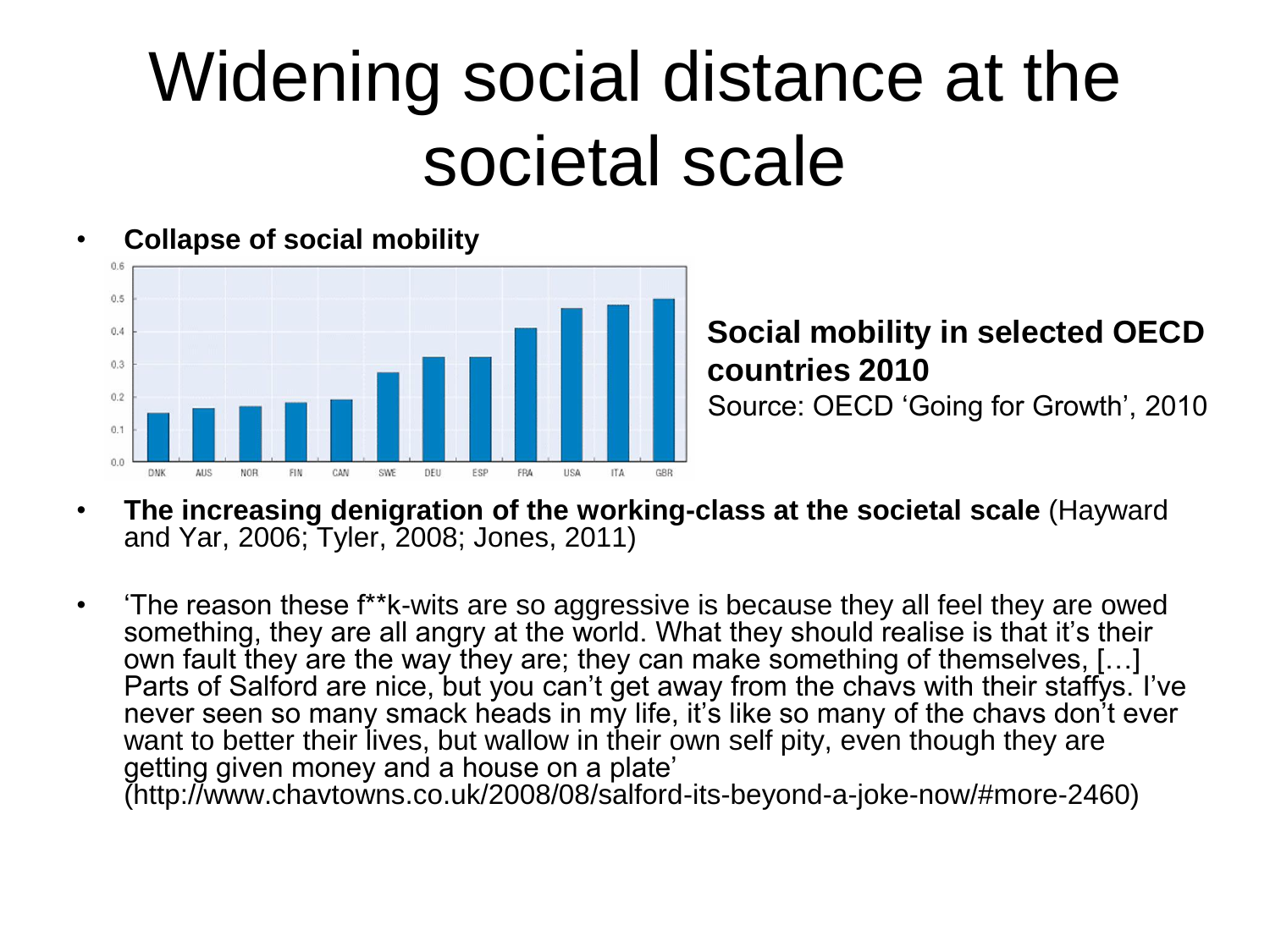# Securitisation (1)

Increased punitiveness in gentrifying neighbourhoods:

"In localities where regeneration or gentrification is promoted a more punitive response may emerge because of the nature of social solidarity, definitions of outgroups, and local theories about the causes of crime, which flow from and, in turn, are influenced by the local socio-cultural context, are reconfigured' (Hancock, 2007: 61)

- Forms of securitisation: CCTV, gated communities, off-road carparking facilities, 'secure-by-design', private policing ('QuayWatch')
- **Operation Marne** Dispersal Orders
- **Operation Harwood** Travel Strategy (see also Jeffery and Jackson, 2012)

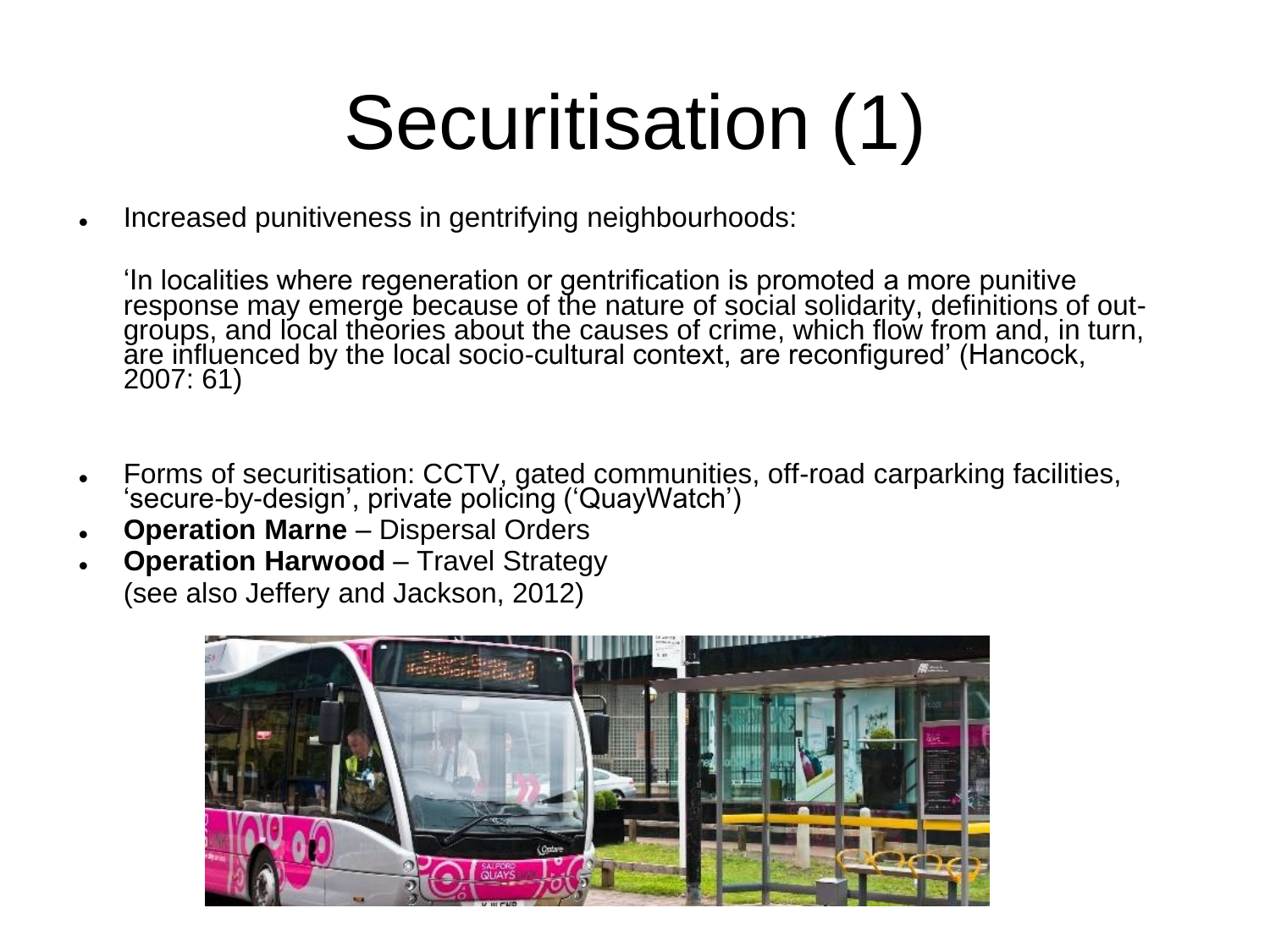# Securitisation (2)

#### • **Attitudes to the police amongst locals**

J: [What else do you think the authorities could do to improve things around here]? Mikey: […] tell the police to stop being fucking violent. They start at a young age. They"ve got no regard for the law so why should we? *(early 40s, central Salford)*

B: So how do the police treat you?

*Luke*: They humiliate you!

*Kev*: I've been strip searched in the street while mi' son 'as been kicking the side of the van, ""get off my dad, y" bastards!" and then they"ll get out the van and say "cheeky little cunt him, we"re getting in touch with the social workers over you and your kids" *(late teens and late 20s respectively, central Salford)*

#### • **Attitudes to the police amongst incomers**

- 'Yeah, I would say it was good. I mean in our development I would say it's good. \*\* we deal with a lot. Yeah, they always had a really good relationship with our Home Watch representatives".
- "I mean when all the riots happened, they came and knocked on the doors to see how we were doing and how it made us feel". *(Early 30's, ex-chairperson of residents association, business owner)*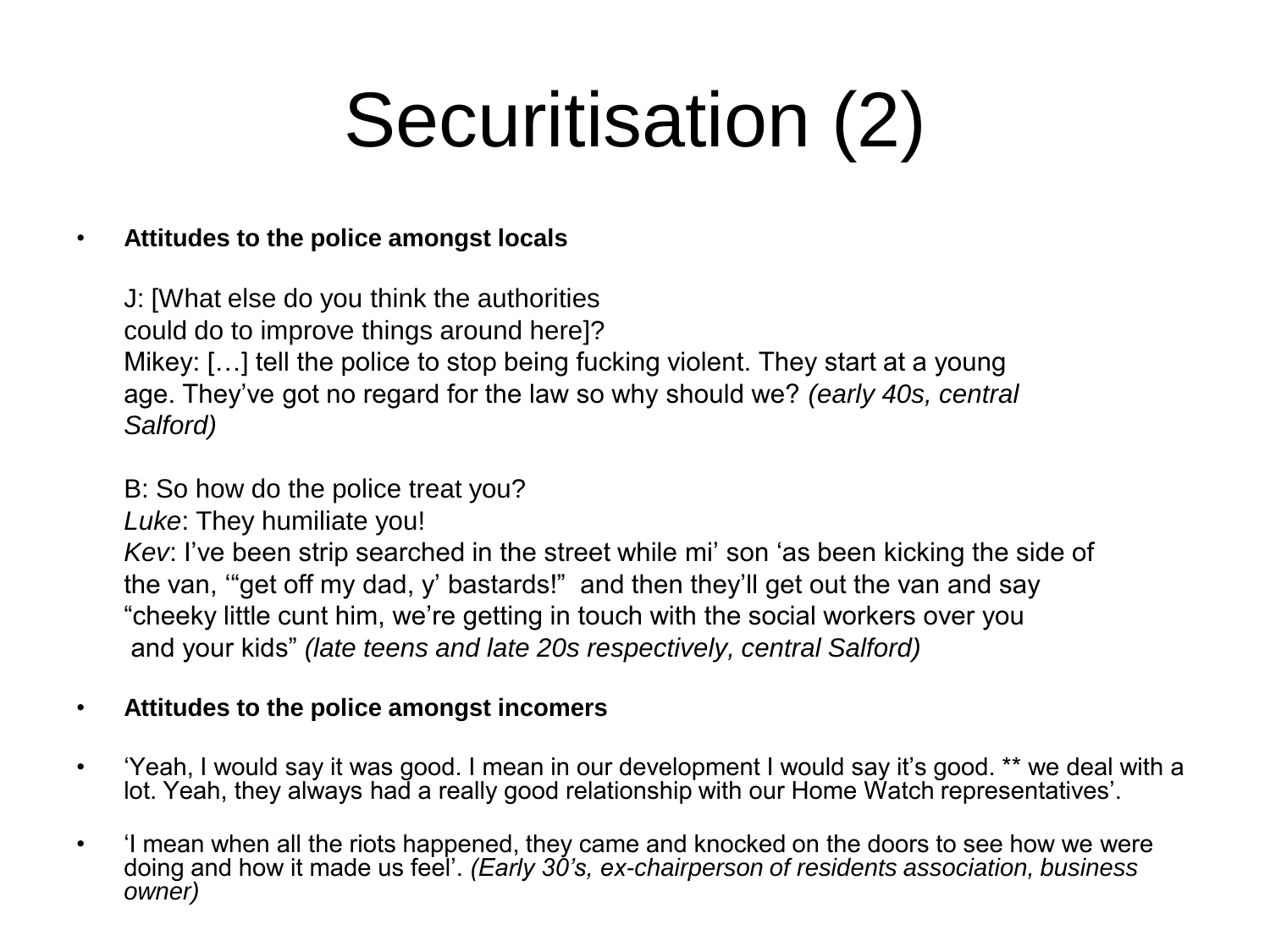### The View From the Police: two discourses of community

- *'*The perception of 90% of the community is that they thought the riots were disgusting and the people that were rioting, we should lock them up and throw away the key".(*PSCO, mid 30's)*
- "Certainly for our area you have got pockets of people that are very anti-police, their parents were anti-police, their grandparents were antipolice and that's just the way it is, that's the way it goes. That's just the relationship with them […] I can only speak for my area, it was just people wanting to loot and destroy, that's all it was" *(PCSO, early 20's)*
- "The general public were absolutely disgusted which I thought was a fantastic response. It could have gone the opposite way. The police response, everyone said the police response has been fantastic. I've not had one person say to me the police were rubbish. We've had quite a few letters in and emails saying: "Can you just thank them all?'. I think it was a really really good response in the aftermath". *(PSCO, early 20's)*





Photos courtesy of Stepehen Broadhurst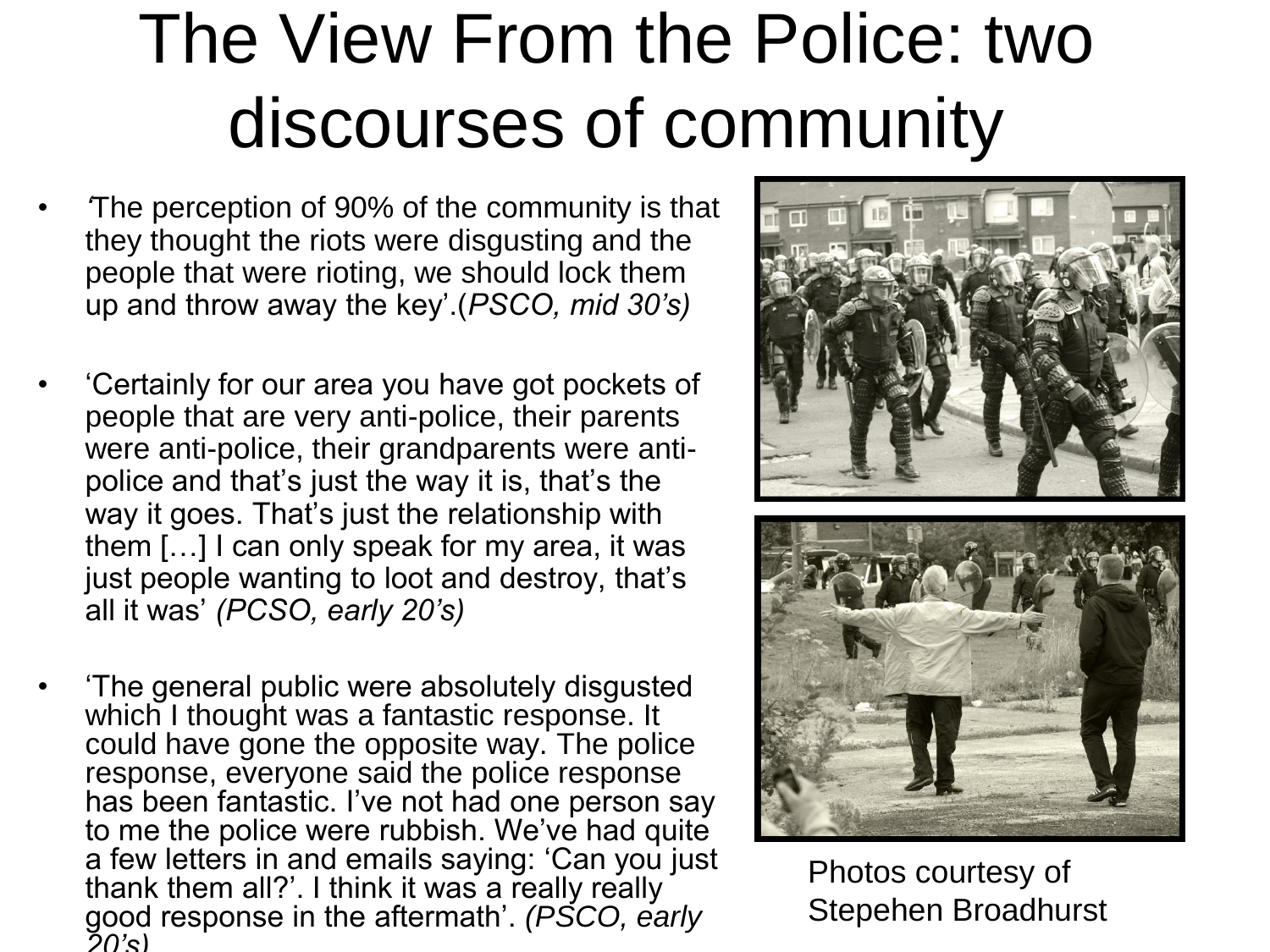### Alienation from authority: who counts as the 'community' in Central Salford

- Conversation regarding new plans to regenerate the Chapel Street area (senior council official, early 40"s)
- Who would benefit from this scheme? 'It's the community that decided it'.
- Pressed further decisions made at the Chapel Street Regeneration Forum.
- Who attends this Forum? It is 'mainly made up of businesses'.